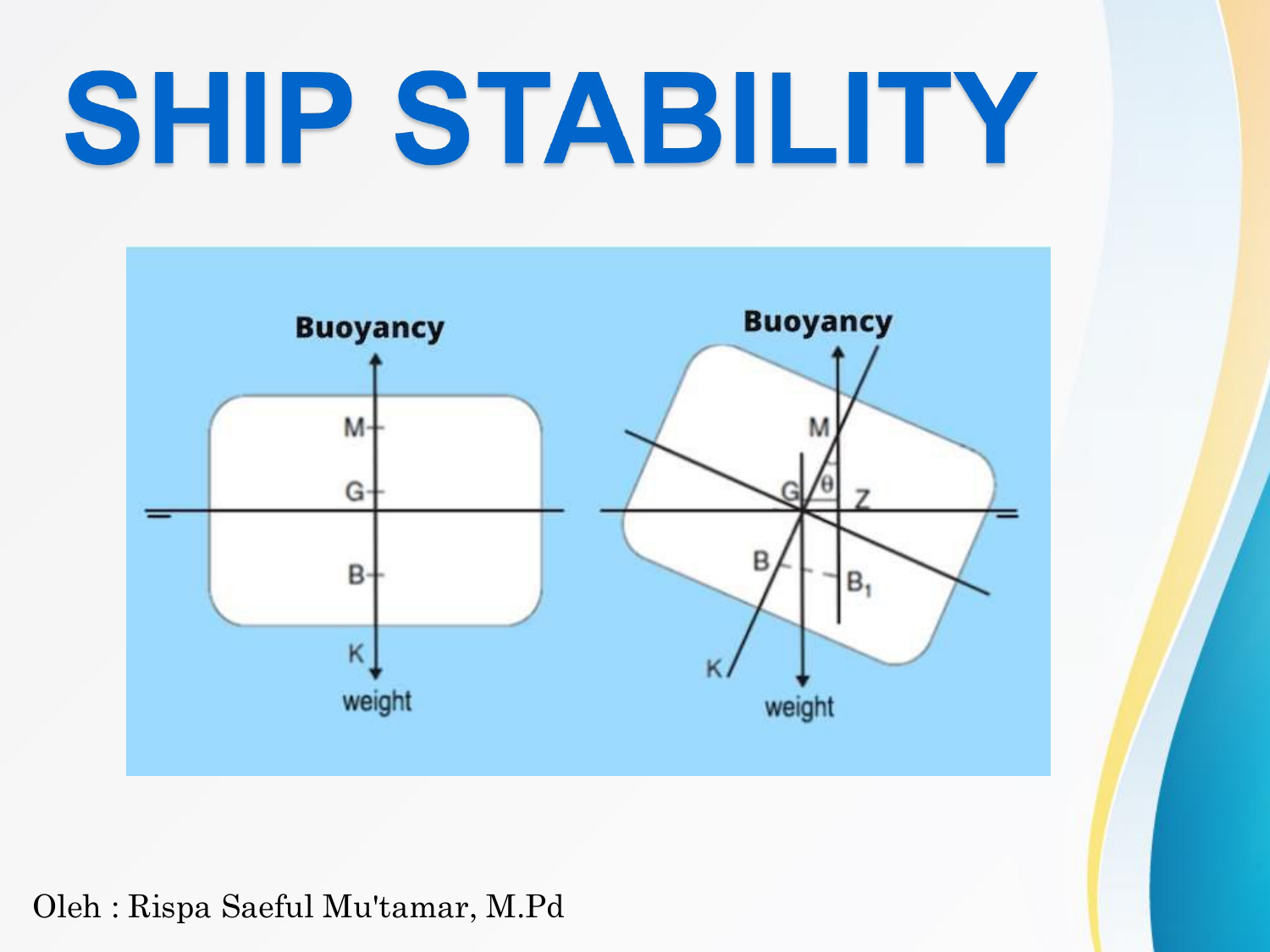### My Biodata

#### **Rispa Saeful Mu'tamar, M.Pd Rispa Saeful Mu'tamar, M.Pd**



**S2 Magister Pendidikan S2 Magister Pendidikan**

#### **082217772420 082217772420**

#### **rispasaeful90@gmai.com rispasaeful90@gmai.com**

#### **Tasikmalaya, Jawa Barat Tasikmalaya, Jawa Barat**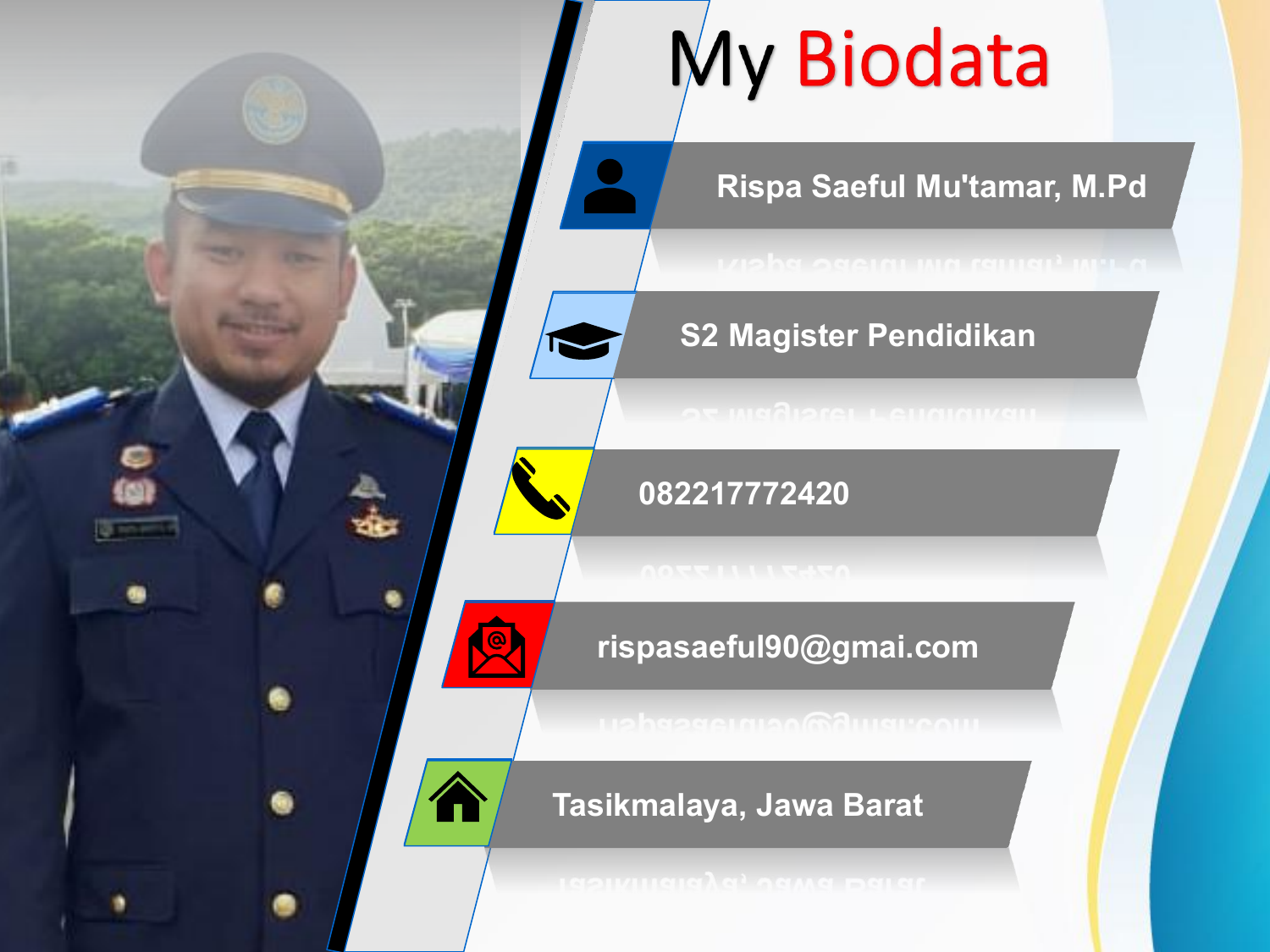### Pre- test

- 1. What different Deadweight and Displacement?
- 2. What the meaning trim and free board?
- 3. If vessel proceeding from Sea water to Fresh water, the draft of
- vessel will be decreasing or increasing?
- 4. What do you know TPC and FWA?
- 5. Maximum Tropical draft 8.2 M DWT 8,800 MT, Summer draft 8.10 M, vessel departure from Singapore by mean draft 8.2 M will be going to Shanghai if TPC: 45, how to arrange vessel safely entering port.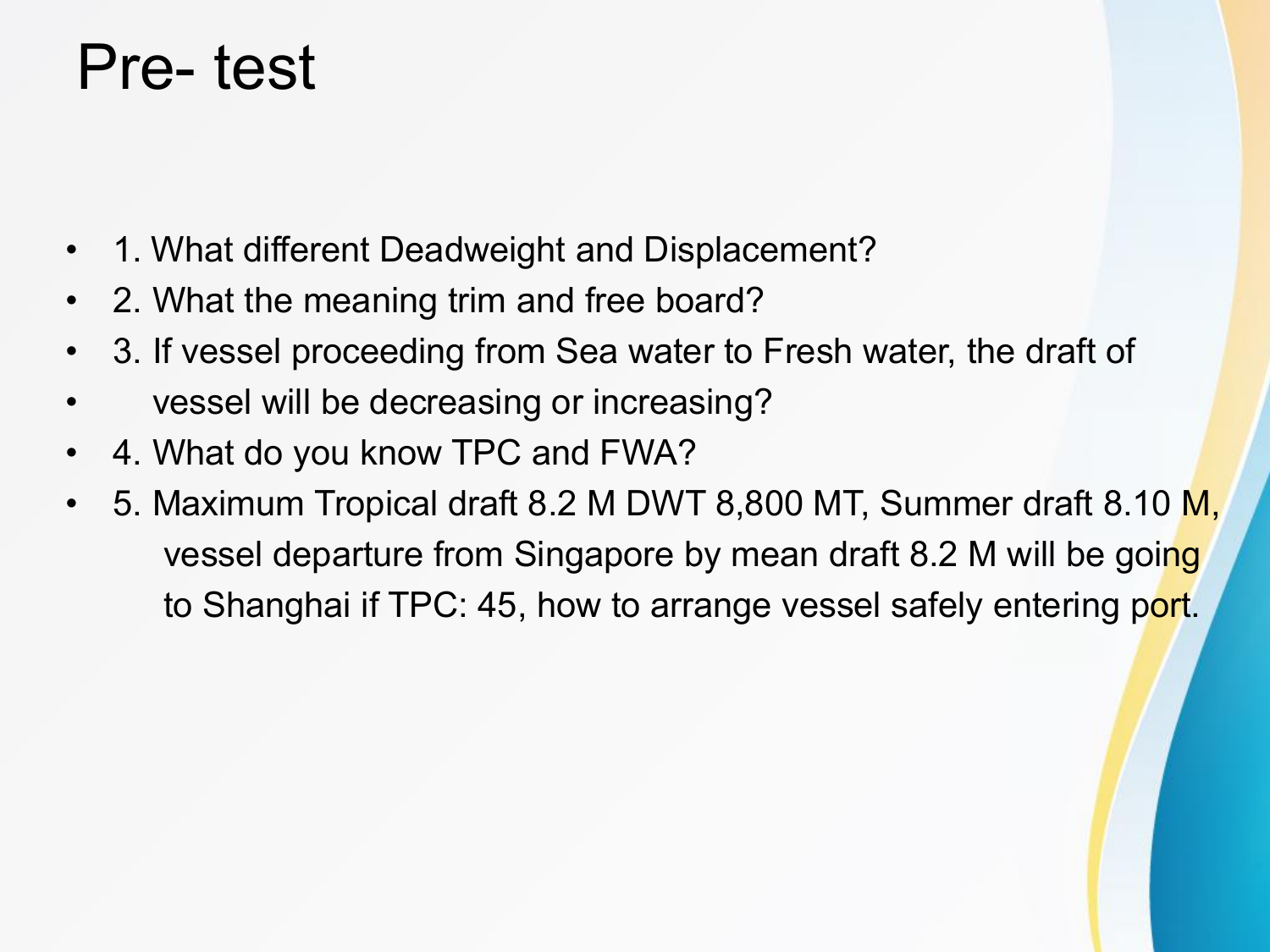### Remember the following: **"I'm Safe"**

- **I** Illness (are you suffering from any illness that will affect your ability to work?)
- **M** Medication (are you taking any medication that may have side effects?)
- **S** Stress (are you suffering from stress?)
- **A** Alcohol (have you consumed alcohol within the last 24 hrs?)
- **F** Fatigue (are you sufficiently rested?)
- **E** Eating (have you eaten well?)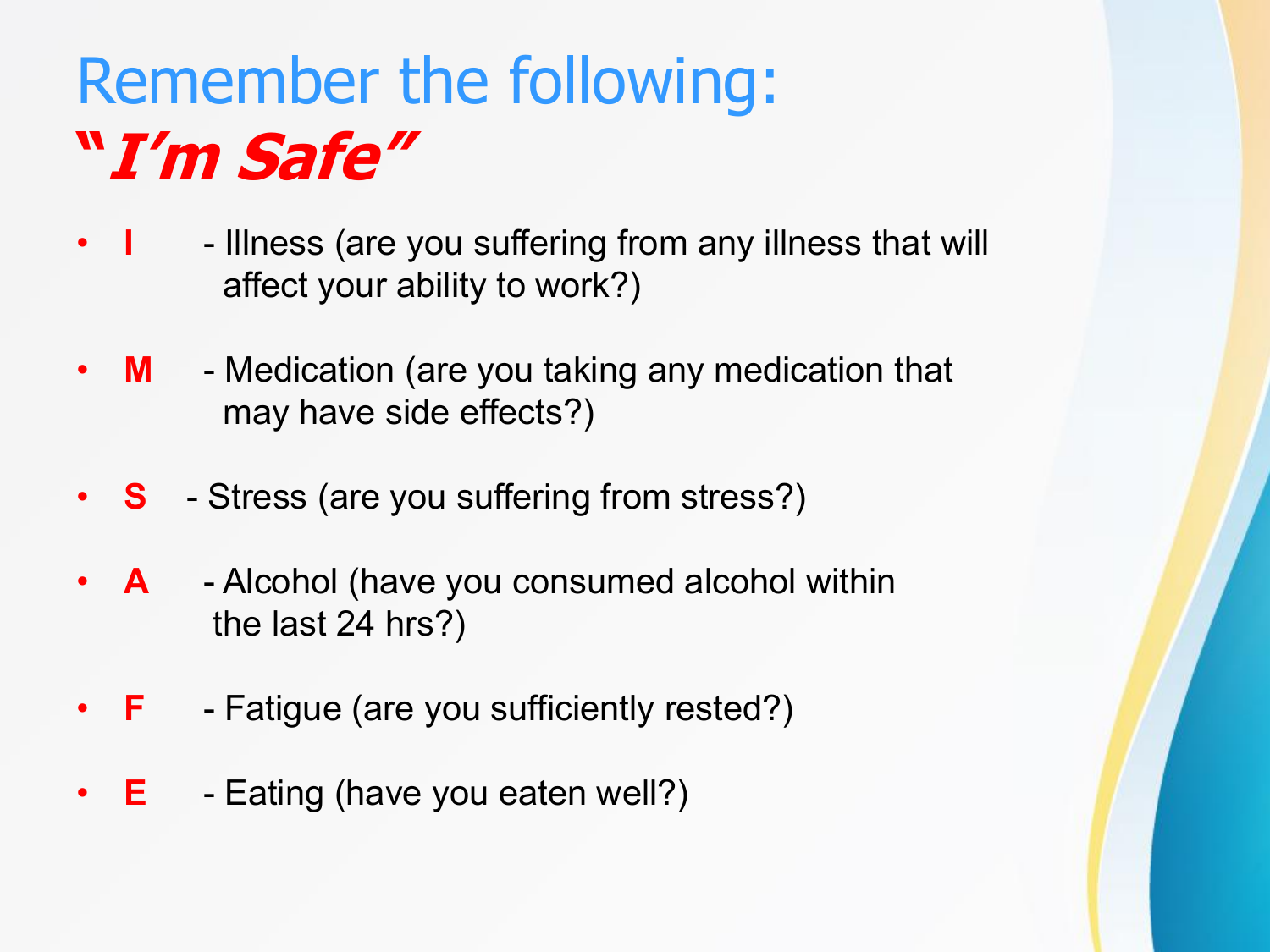#### REFER TO

- 1. Damage stability requirements of regulation 27 of the 1966 Load Line convention
- 2. SOLAS Chapter II-1 Subdivision and Damage Stability Reg 25-1 to Reg 25-6
- 3. EOHS GBLT 0800 Cargo Operating Procedure

0800.7. Loading / Discharging, 9. Stability

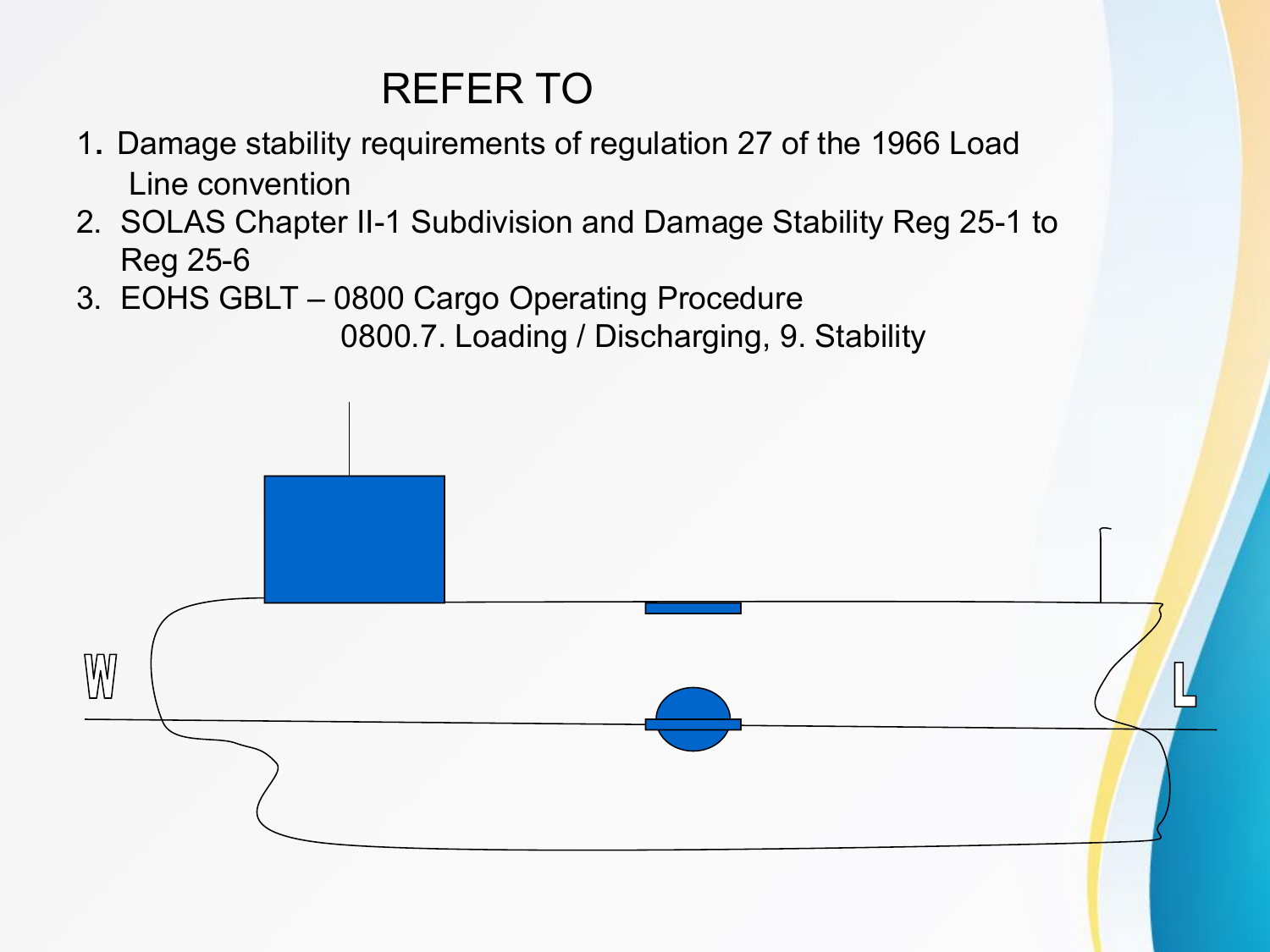#### CARGO OPERATING PROCEDURE EOHS GBLT-0800-7:

#### 7. LOADING AND DISCHARGING

-B4 accepting the cargo and b4 starting to load it, the Master or the Ch Off will fill up and sign a Tank History ( last 3 cargoes).

-Ch Off shall prepare a Cargo Loading/Discharging Plan as per Form D-13/D-14. The cargo to be loaded must be listed in te Certificate of Fitness.

-If the cargo is not listed in the Certificate of Fitness, The company mus be notified. No unlisted cargo is to be loaded until confirmation from the company is received. -Cargo loading/discharging plan shall be signed and approved by Master.

-A copy of the approval load/discharge plan shall be forwarded to the office as early As possible prior to the operation.

-Comparison of actual and calculated draft / trim and regular interval to ensure Operations carried out as planned.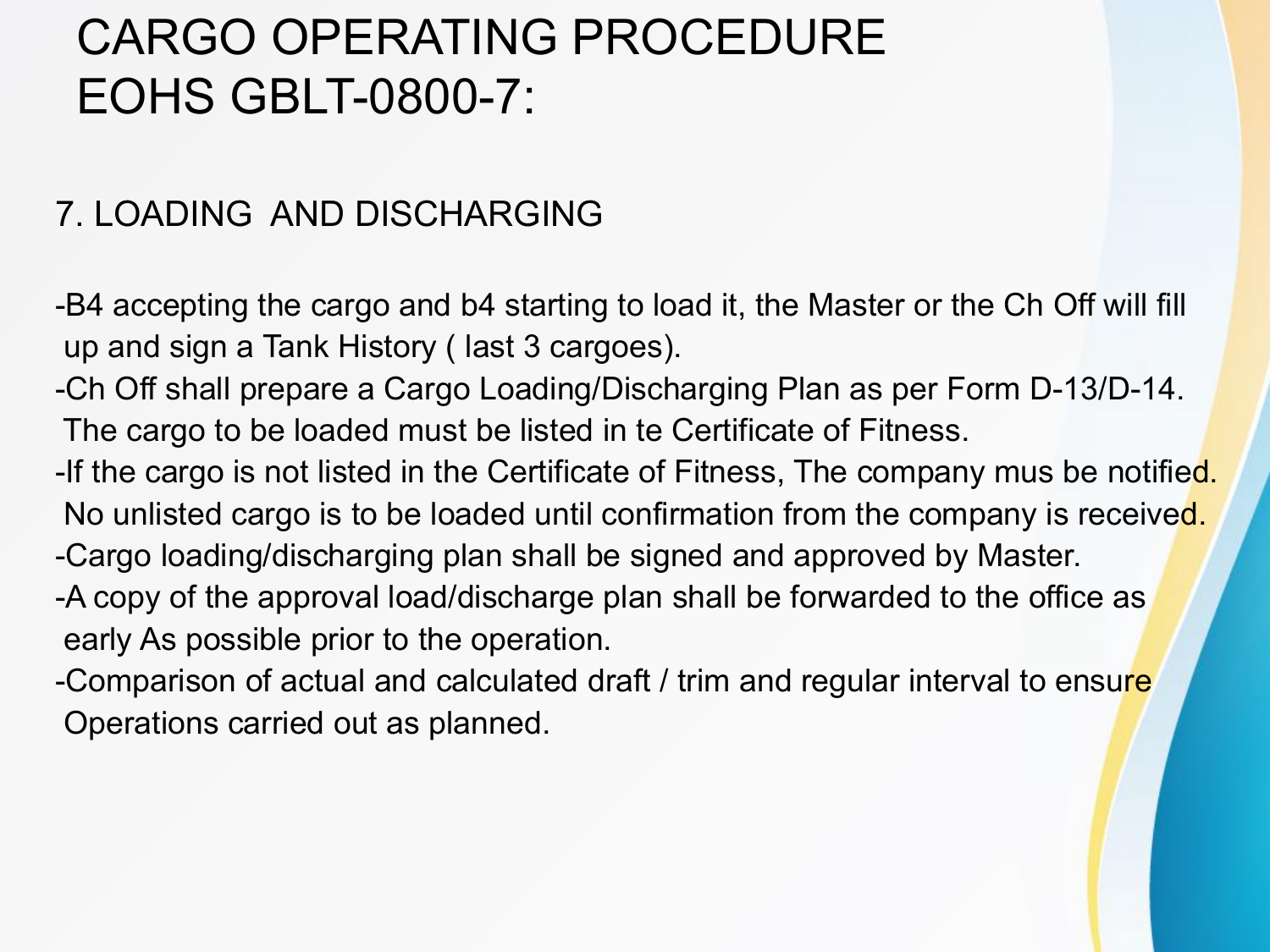### CARGO OPERATING PROCEDURE EOHS GBLT-0800-9

The load/ballast condition of vessel must always be below the maximum Still water stress limits as defined in the Stability Book. This must always be taken into condideration when planning discharge and/or ballasting Operations.

Chief officer has calculate stability of vessel for loading & discharging into Number of stages. In each stage of his calculation, the following must be Included but not limited to:

- Cargo to be loaded/discharge
- Forward and aft draft
- Trim
- Maximum SF and BM in procentage
- GoM
- **Displacement**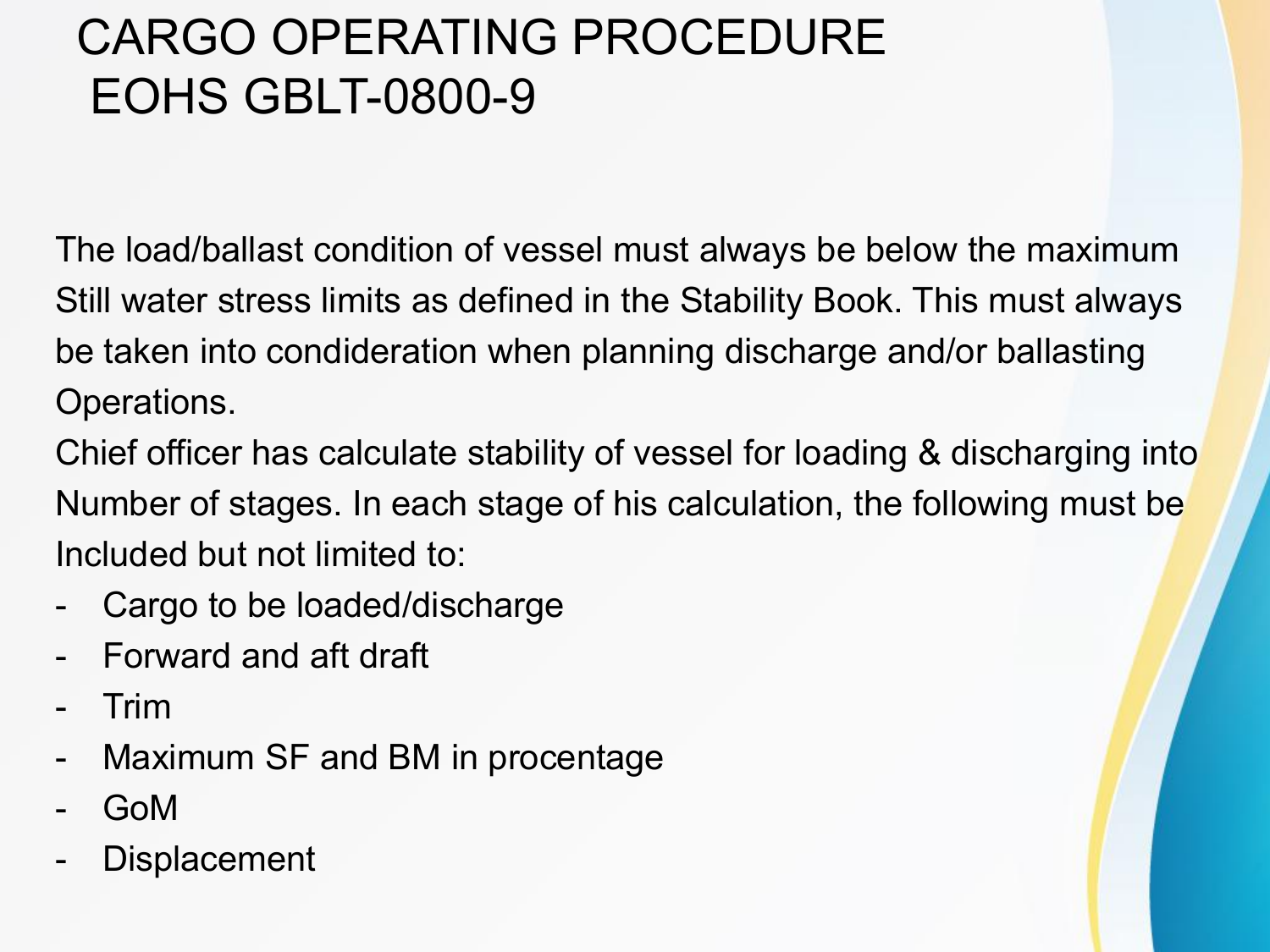### TERMINOLOGY IN STABILITY

- Deadweight (DWT): The total mass of cargo, fuel (mfo + mdo), lub oil, fresh water, ballast water, constant etc., that ship can carry.
- Example Frabandari DWT : 8800 MT at tropical area with mean draft is 8.20 M
	- FO : 250 MT
	- DO : 50 MT
	- L/O : 8 MT
	- FW : 150 MT
	- BW : 30 MT ( ballast unpumping)

Constant : 50 MT ( ship inventory, crew, etc )

Total : 538 MT

How much cargo can be loading?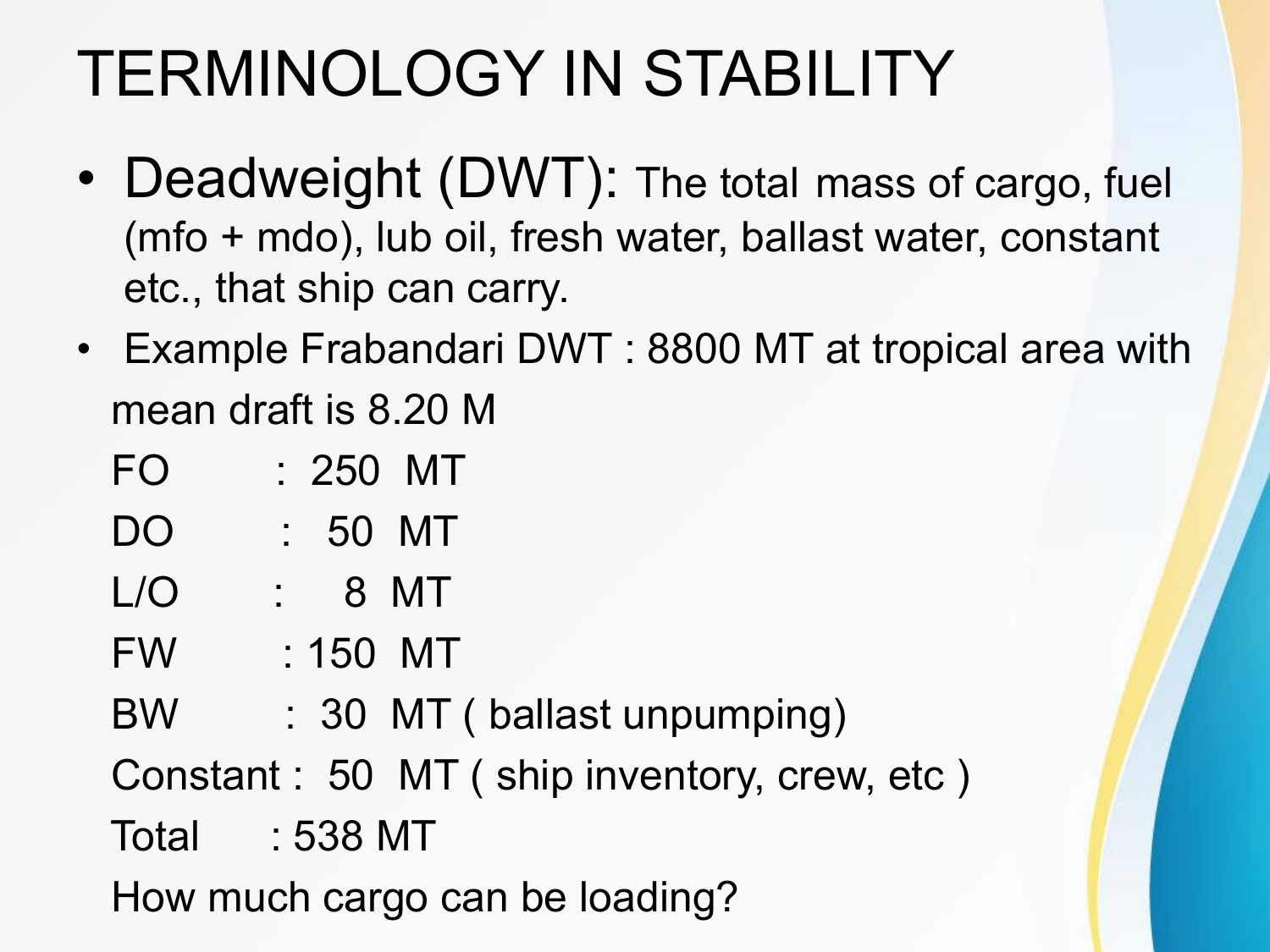### DISPLACEMENT

- Light displacement is the mass of empty ship without any cargo, fuel, l/o, ballast water, fresh water, feed water in tanks, consumable stores and crew and their effects.
- Present displacement is the mass of the ship at present, it is the sum of the light displacement of the ship and everything on board at present.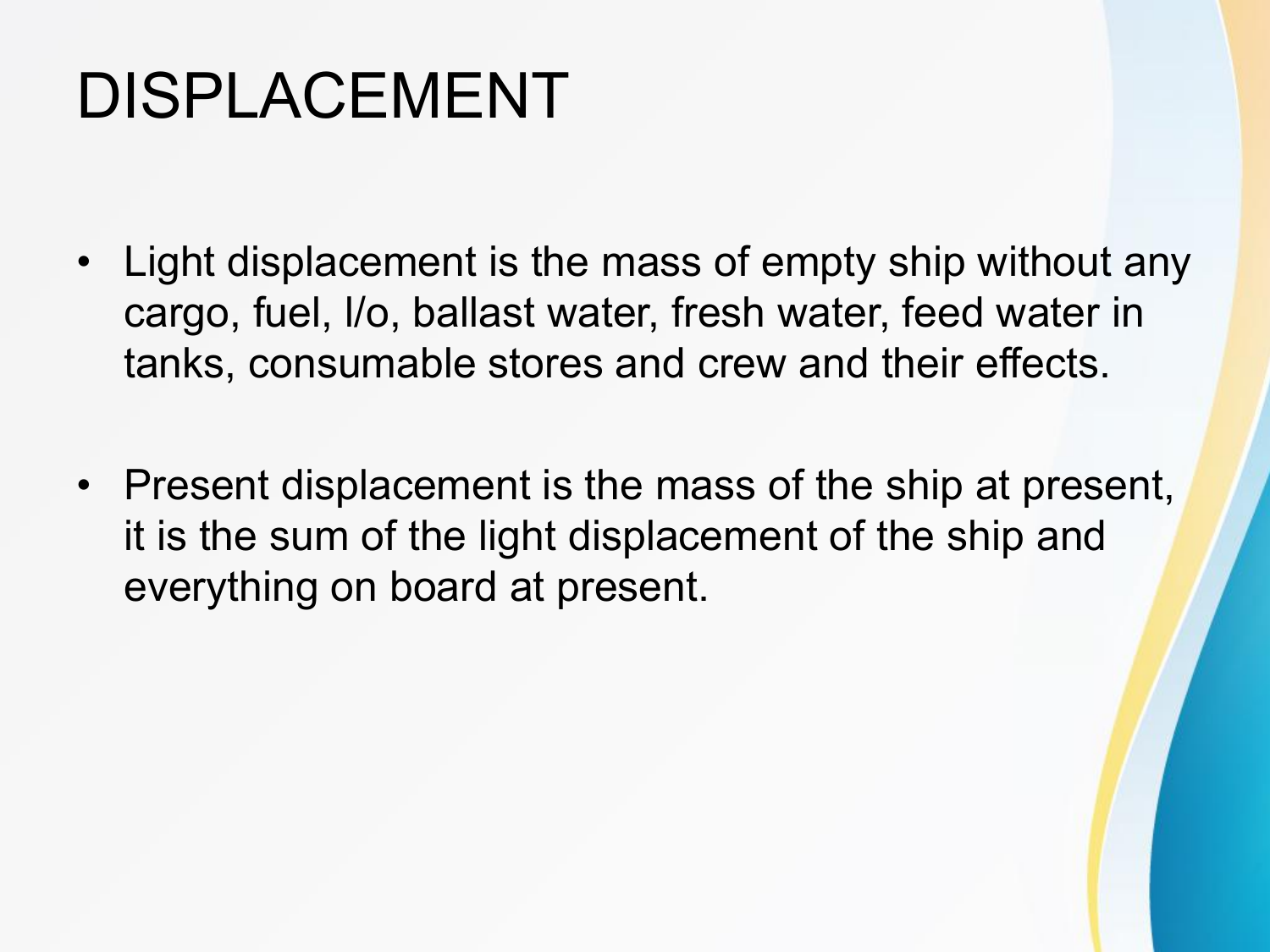#### STABILITY POSITIVE, NEGATIVE AND NETRAL

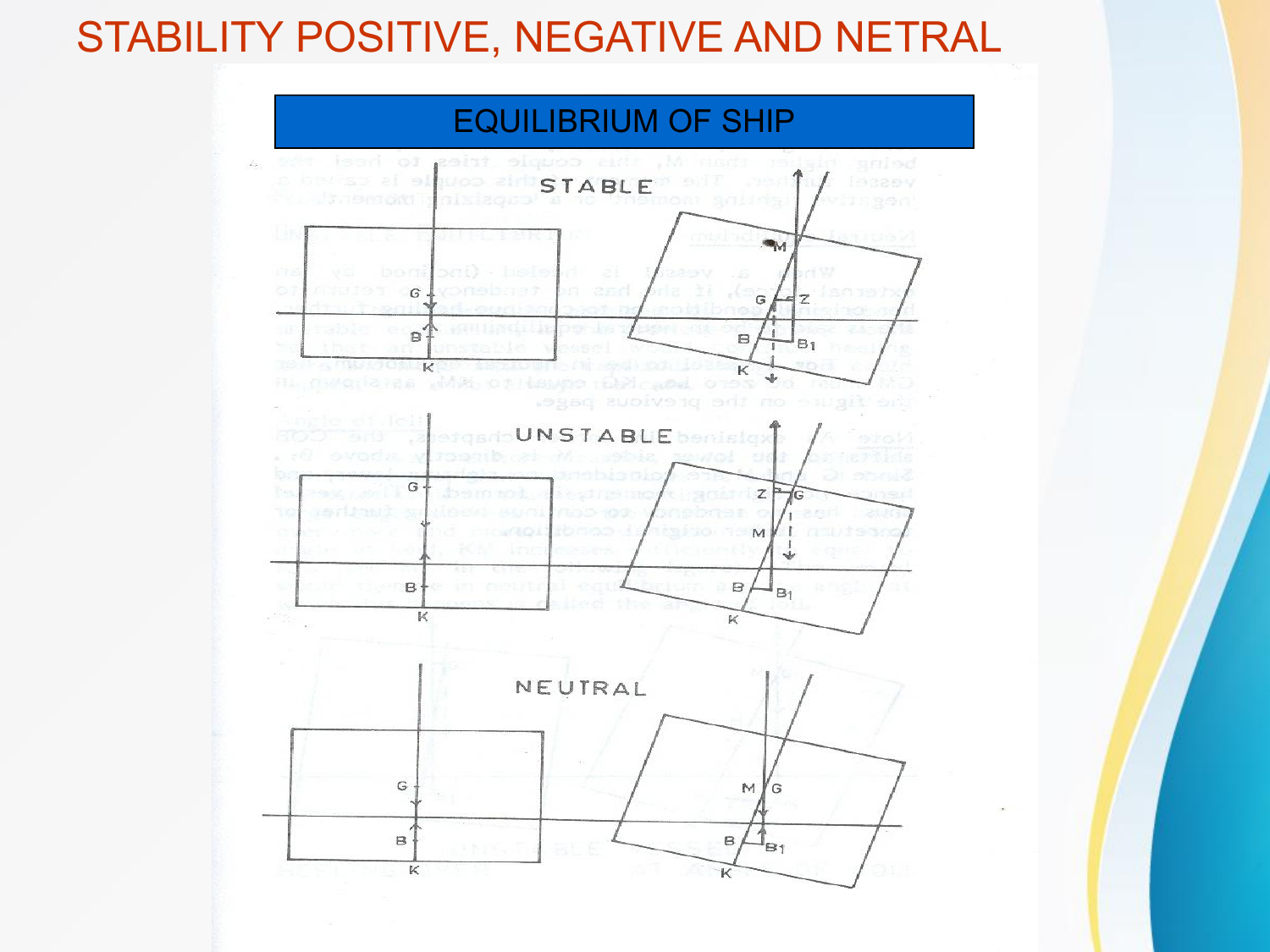### Metacentric Height : G M

- It is the vertical distance between the centre of gravity and the metacentre.
- GM positive when G is below M
- GM negative when G is above M
- GM netral when G same with M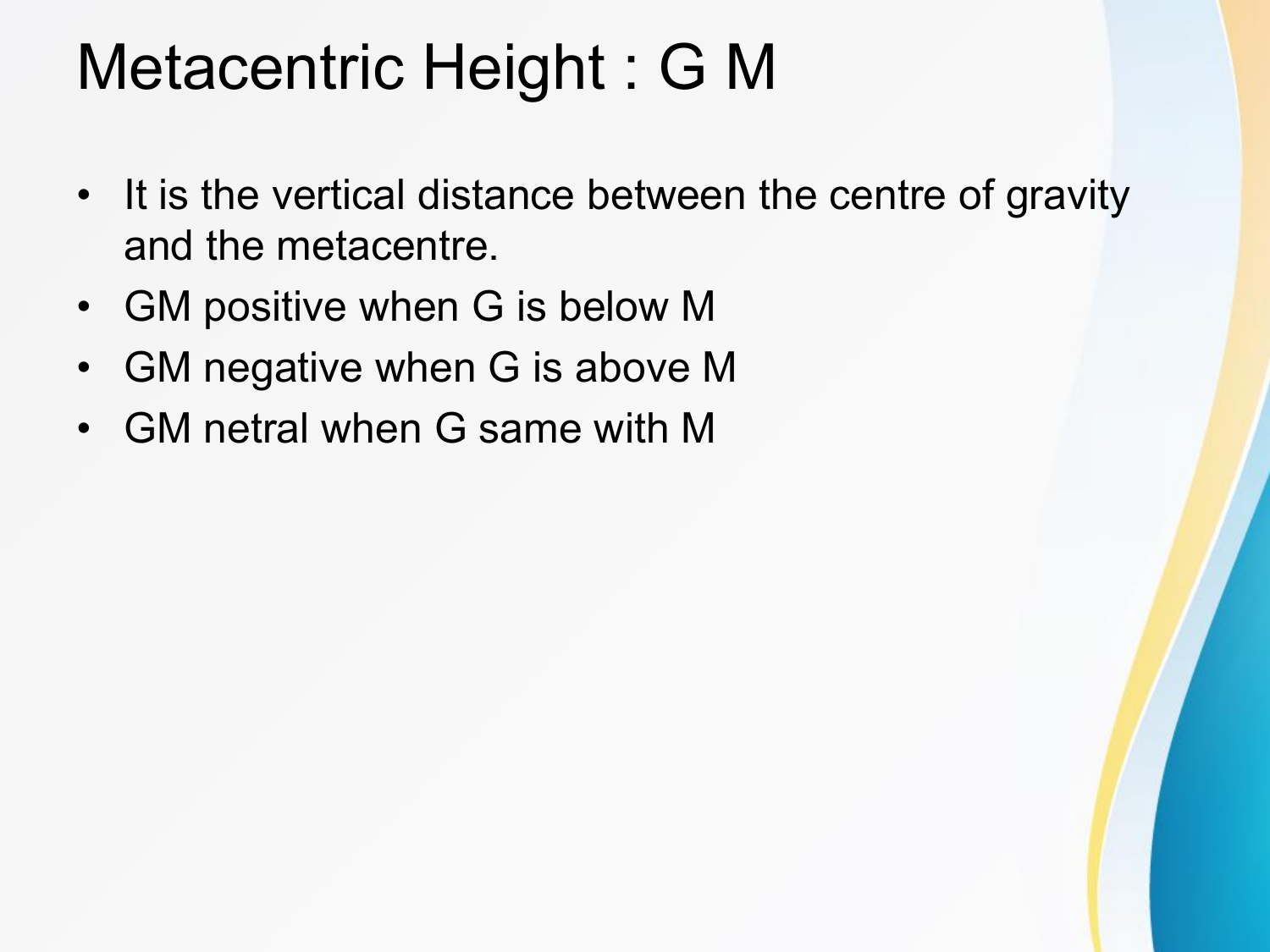### FREEBOARD

• The freeboard assigned is the distance measured vertically downwards amidships from the upper edge of the deck line to the upper edge of the load line

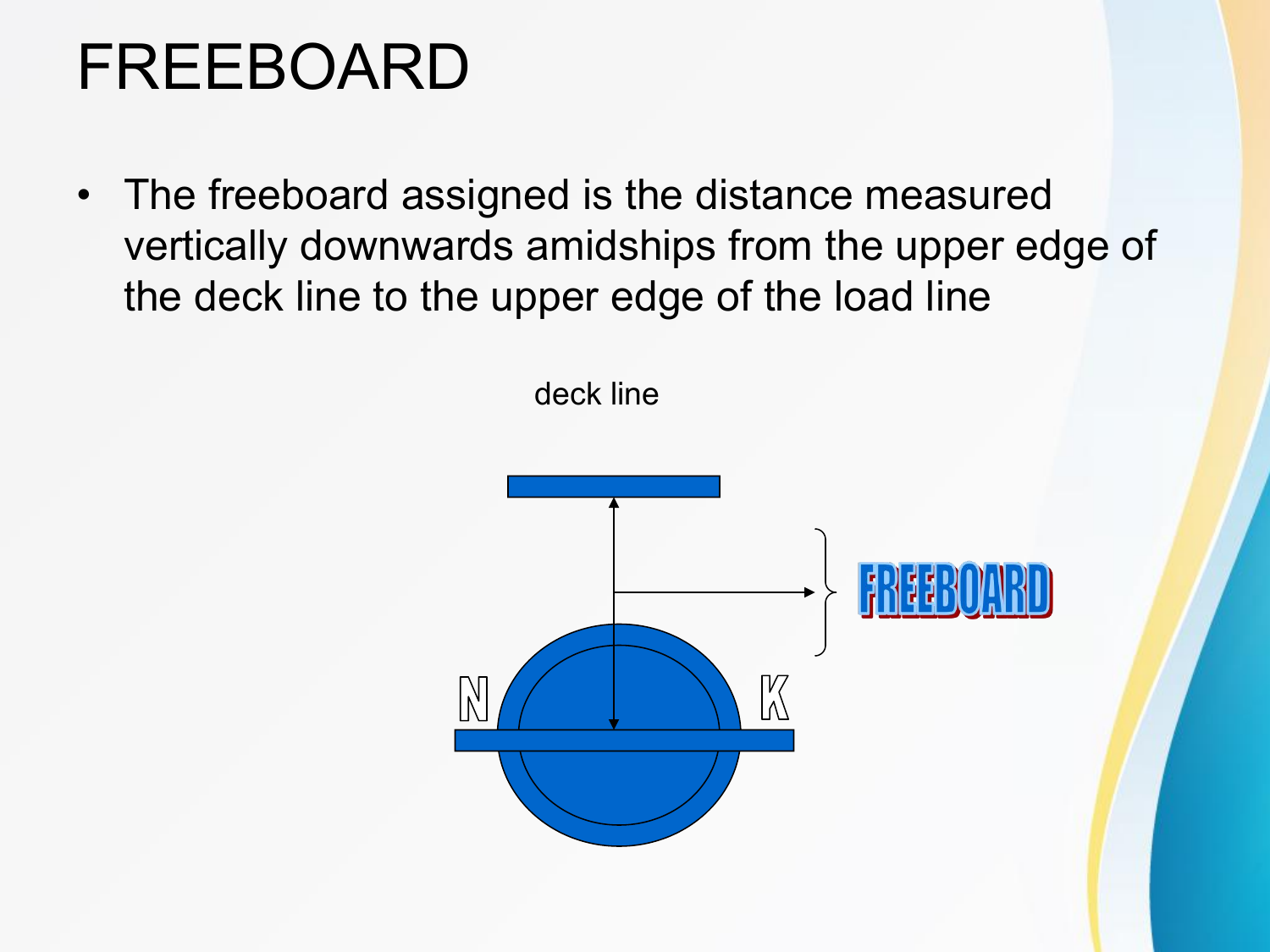#### EFFECT OF DENSITY ON DRAFT & DISPLACEMENT

- When a ship goes from SW to FW, her draft would increase and vice versa.
- Example consider a ship of 10000 tonnes displacement.  $W = u/w$  volume x density of water displaced In salt water  $10000 =$  Vsw x 1.025 or Vsw = 10000/1.025 = 9756m3

In fresh water

 $10000 = V$ fw x 1 or Vfw = 10000 m3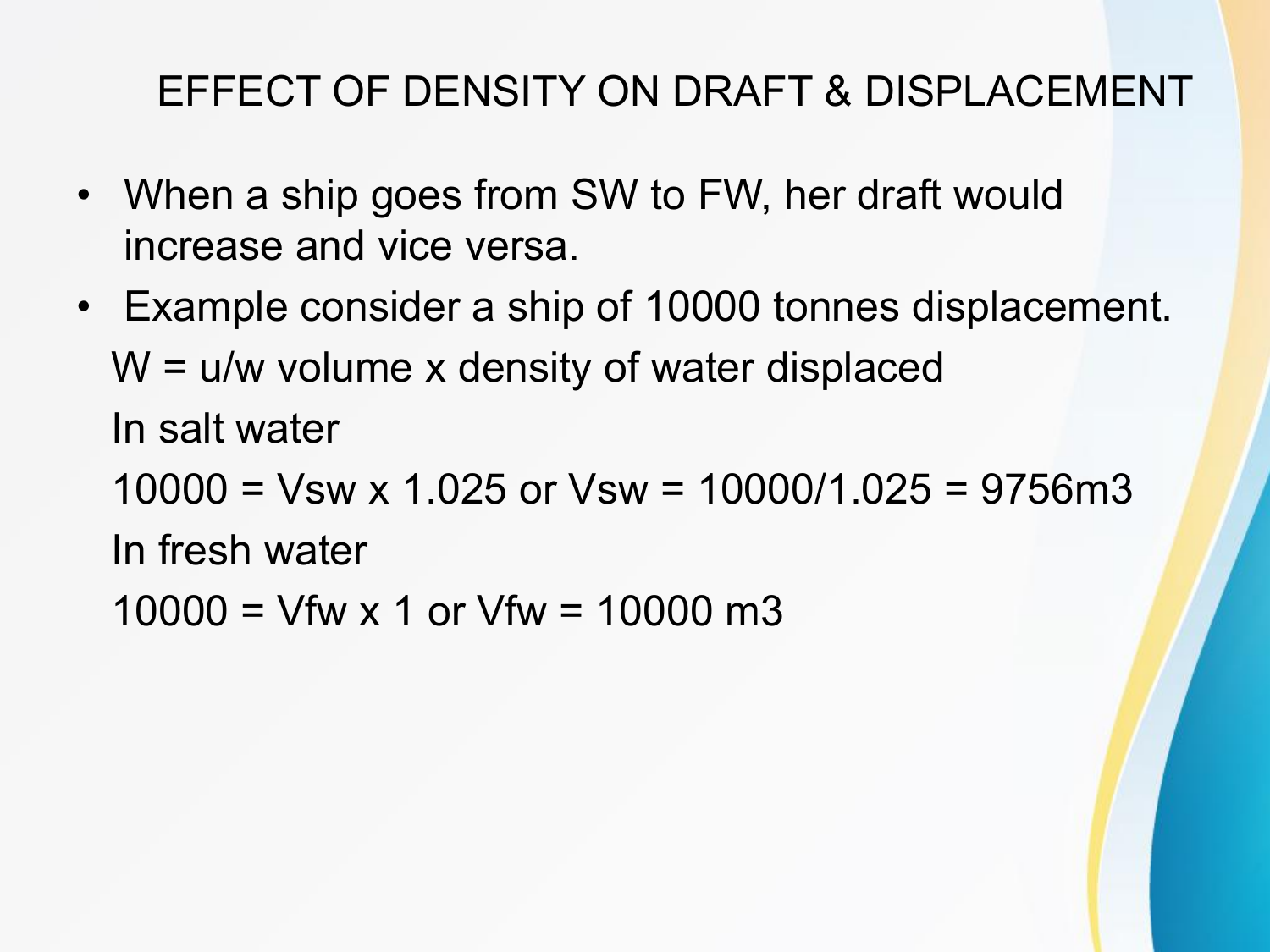### Fresh Water Allowance

- FWA is the increase in draft when a ship goes from SW to FW and vice versa.
- $\bullet$  FWA = W 40 TPC
- W : is the displacement of the ship in salt water, expressed in tonnes
- TPC : is the tonnes per centimetre immersion in salt water
- FWA: is the fresh water allowance in centimetres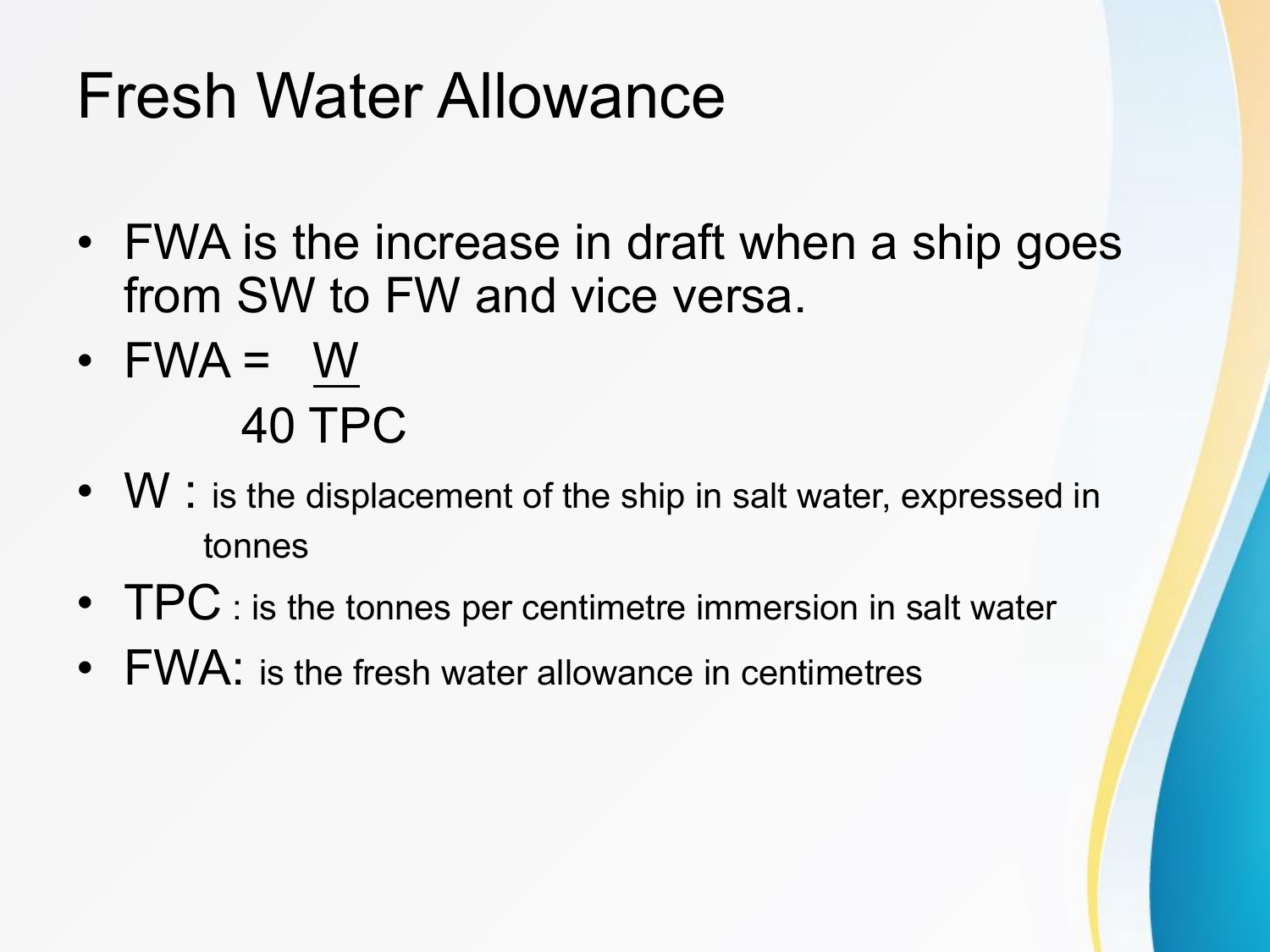### Example FWA calculation

 $DRAFT$  W TPC  $\underline{W}$  = FWA m t tcm-1 40 TPC cm  $3.000$  5478 20.90 5478 = 6.6 40 X 20.9

Ship her draft 3.000 m carrying cargo 5478 t in salt water And goes to FW any increas her draft to be 3.066 m

 $5.000$  9788 22.08 9788 = 11.1 40 X 22.08

Ship her draft 5.000 m carrying cargo 9788 t in salt water And goes to fw water any increas her draft to be 5.111 m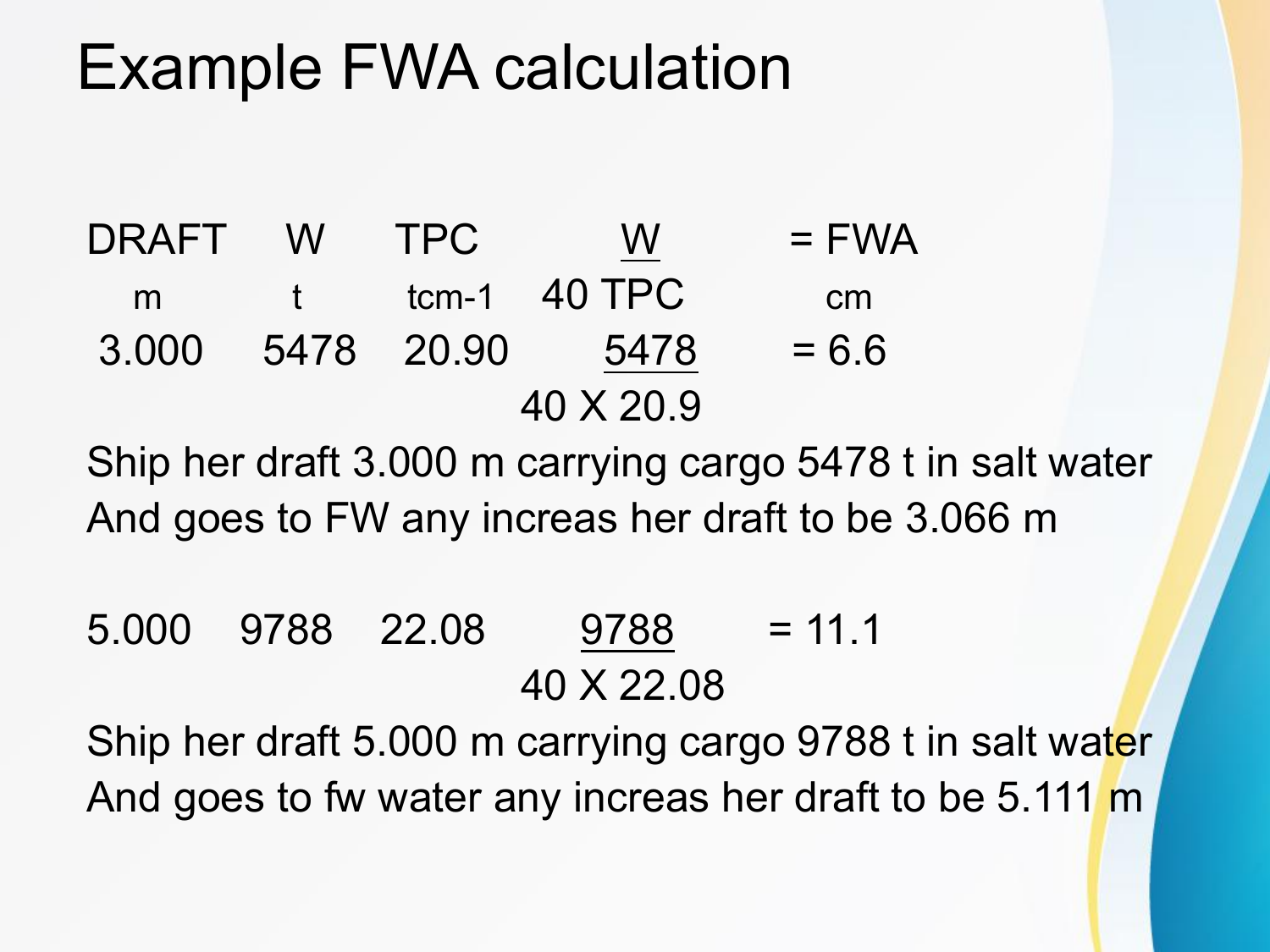### DOCK WATER ALLOWANCE

- DWA : is the increase in draft when a ship goes from salt water to dock water and vice versa.
- Change of Draft : Change of Relative Density x FWA
- When ship goes from SW to FW ( change of RD of .025) she increases her draft by FWA. So for any change of RD between 1.025 and 1.000, linier interpolation may be done
- EXAMPLE :

Change of Draft = Change of RD x FWA

.025

SW TO FW Change of RD Change of Draft 1.025 1.017 .008 0.008 x FWA 0.025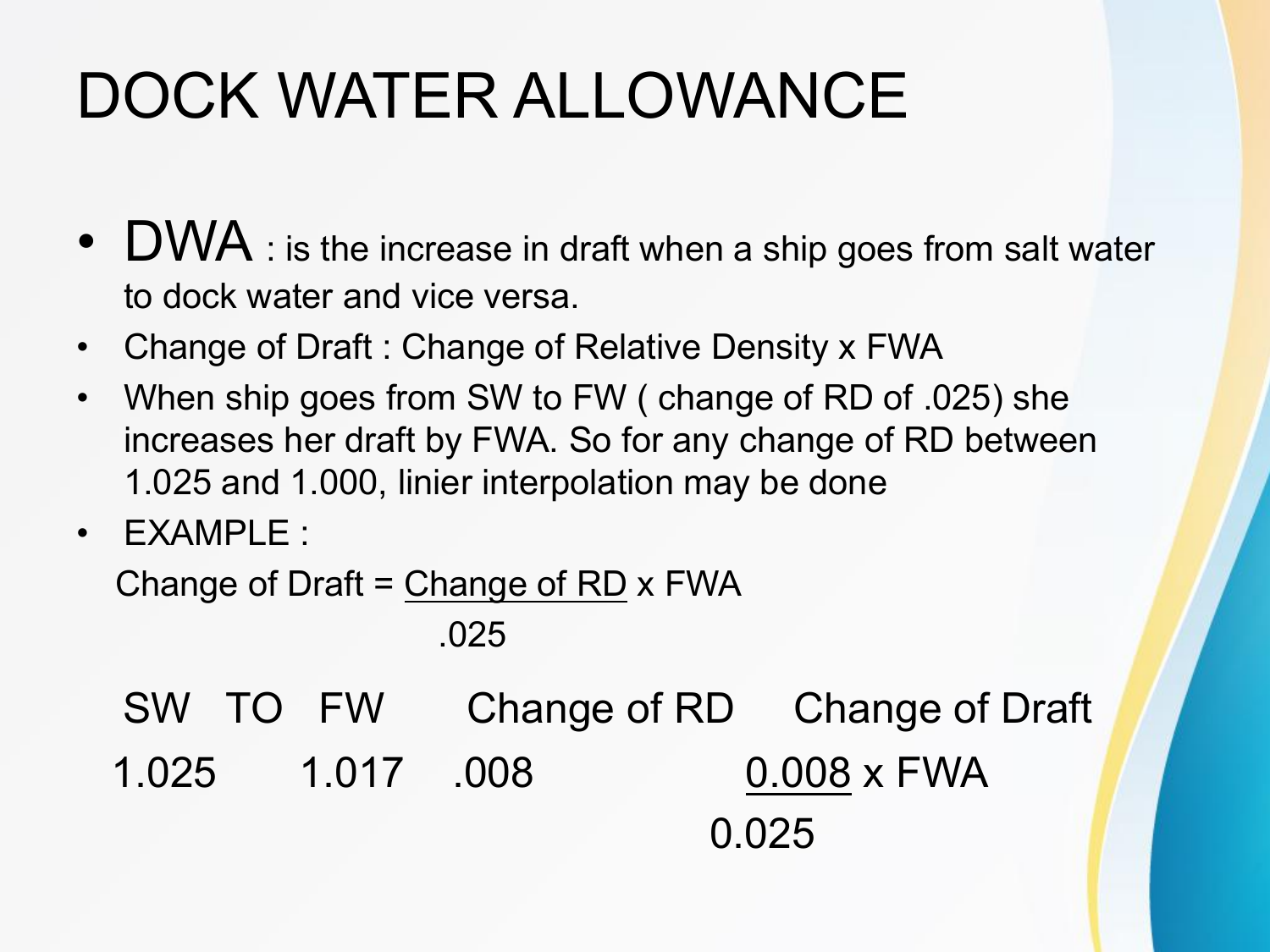#### SUPPOSE THE UNDERWATER VOLUME OF A CERTAIN SHIP AT 7 M DRAFT IS 14000 M3

- In SW, at 7 m draft, W =  $14000 \times 1.025 = 14350$  t
- In FW, at 7 m draft, W =  $14000 \times 1.000 = 14000$  t
- RD 1.01, at 7 m draft,  $W = 14000 \times 1.010 = 14140$  t
- RD 1.02 at 7 m draft,  $W = 14000 \times 1.020 = 14280$  t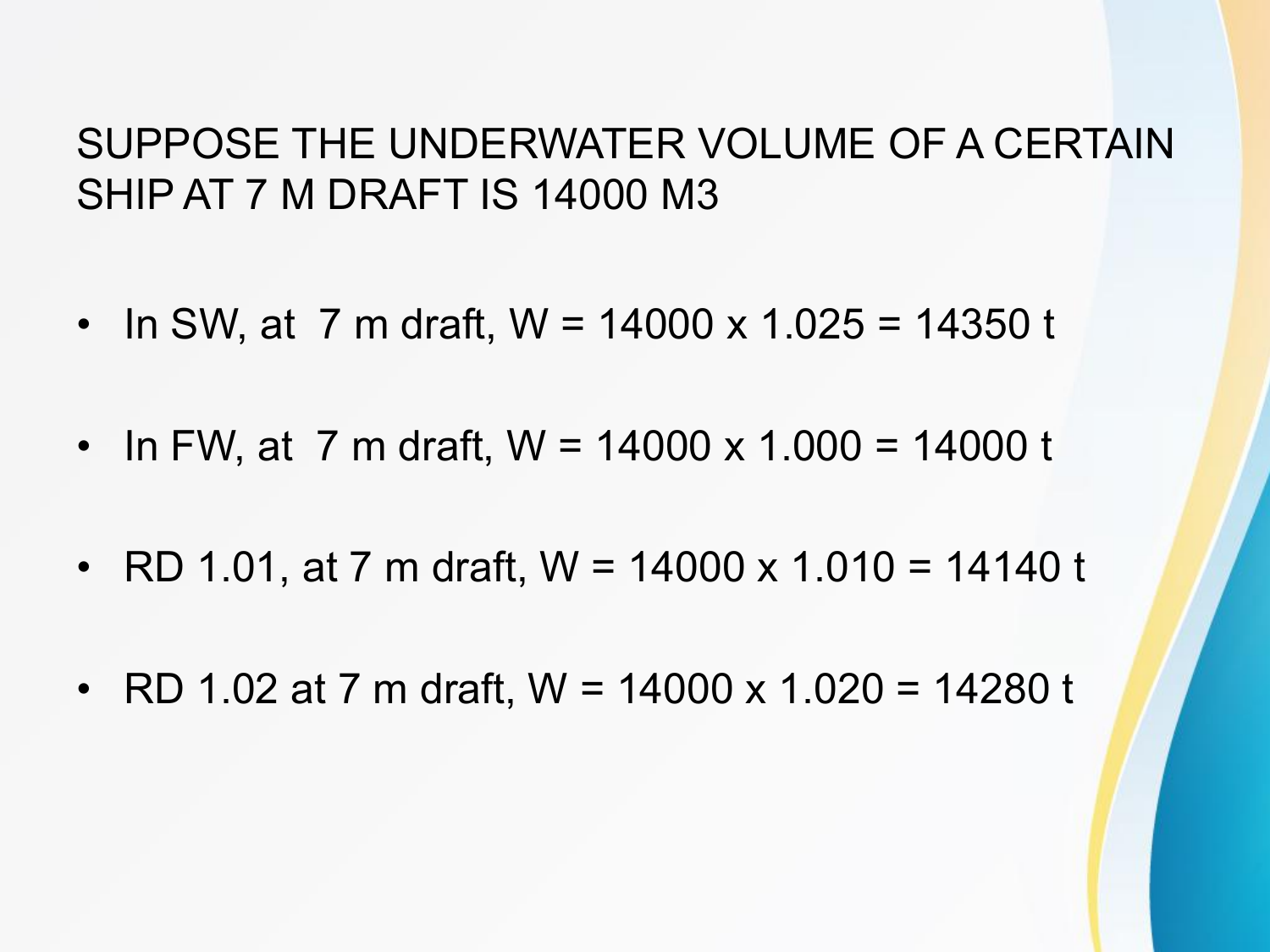### EXAMPLE FWA AND DWA

- A Ship load displacement is 16000 t and TPC is 20, If She is in DW of RD 1.010 find by how much she may immerse her loadline so that she will not be overload when she goes to sea.
- FWA = W = 16000 = 20 cm 40.TPC 40 x 20

$$
DWA = (1.025 - dd) \times FWA = (1.025 - 1.010) \times 20
$$
  
.025  
.025  
.025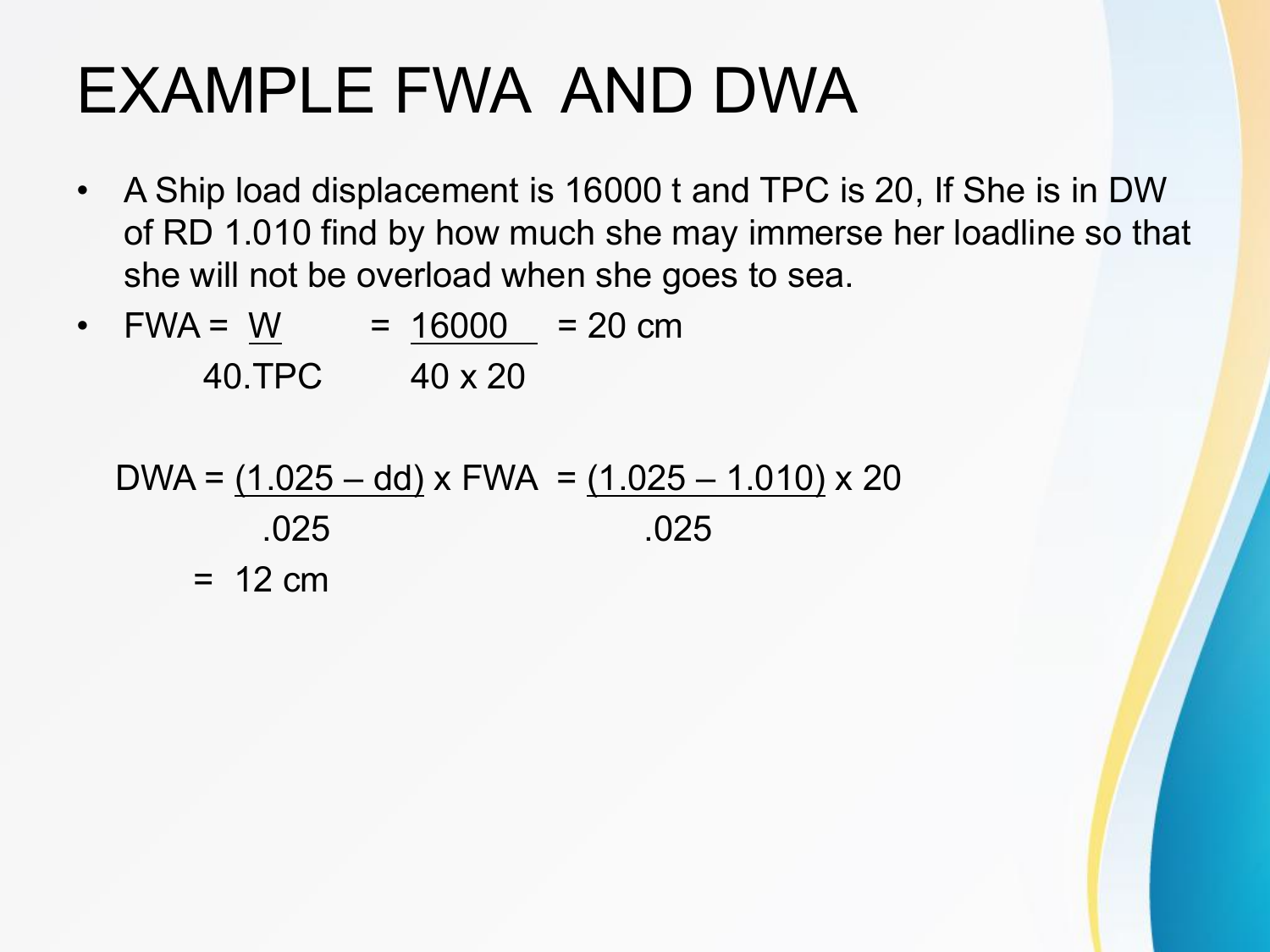#### LOAD LINE SHIP / PLIMSOL MARK

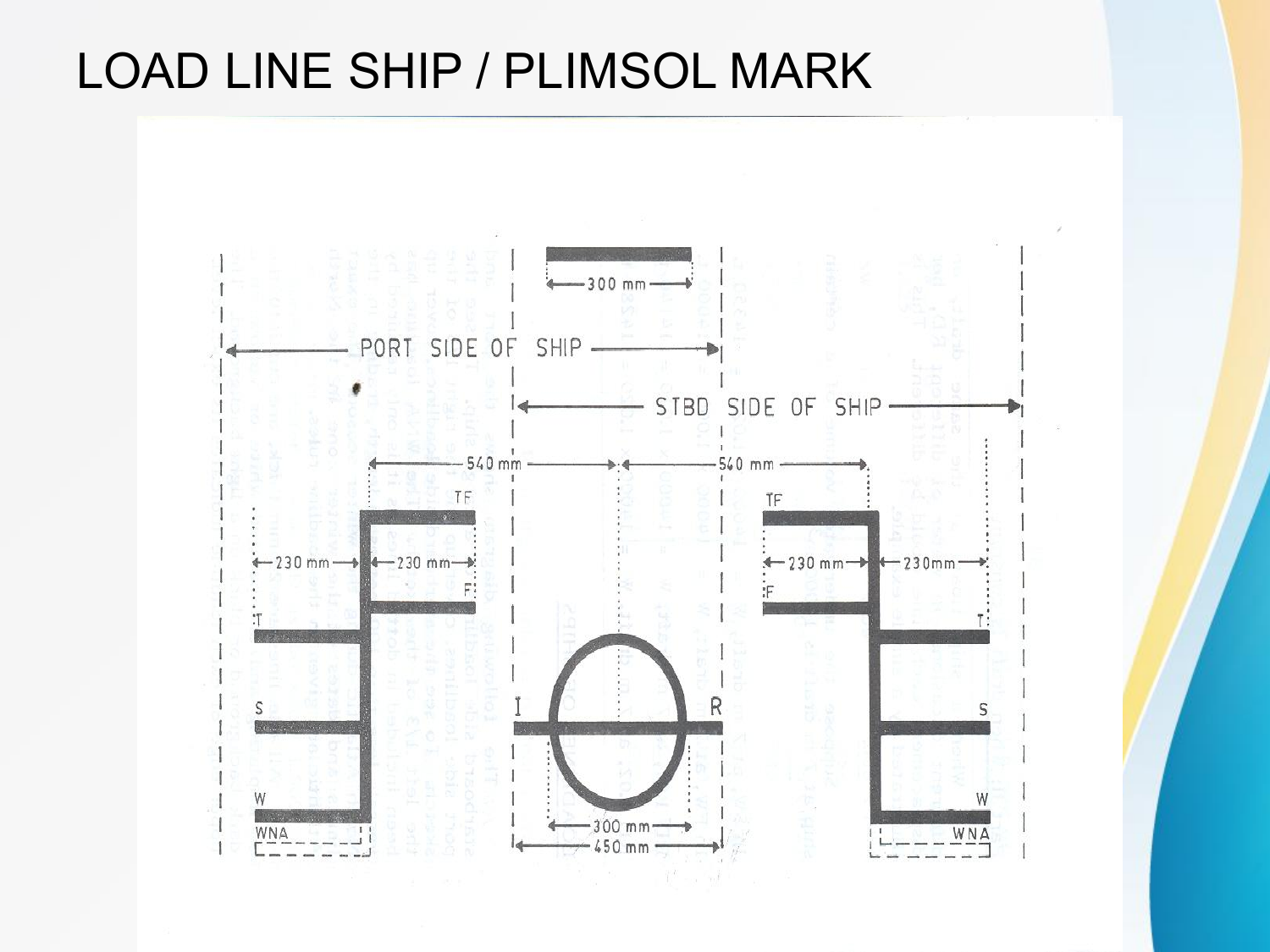### DIMENSION

- The vertical distance between the upper edges of S and T ( and also between S and W ) is 1/48 of the summer draft of the vessel.
- Example Summer draft is 7.00 M
- $7 \times 1/48$  = 0.1458 m Tropical draft =  $7.1458$  m Winter draft =  $6.8542$  m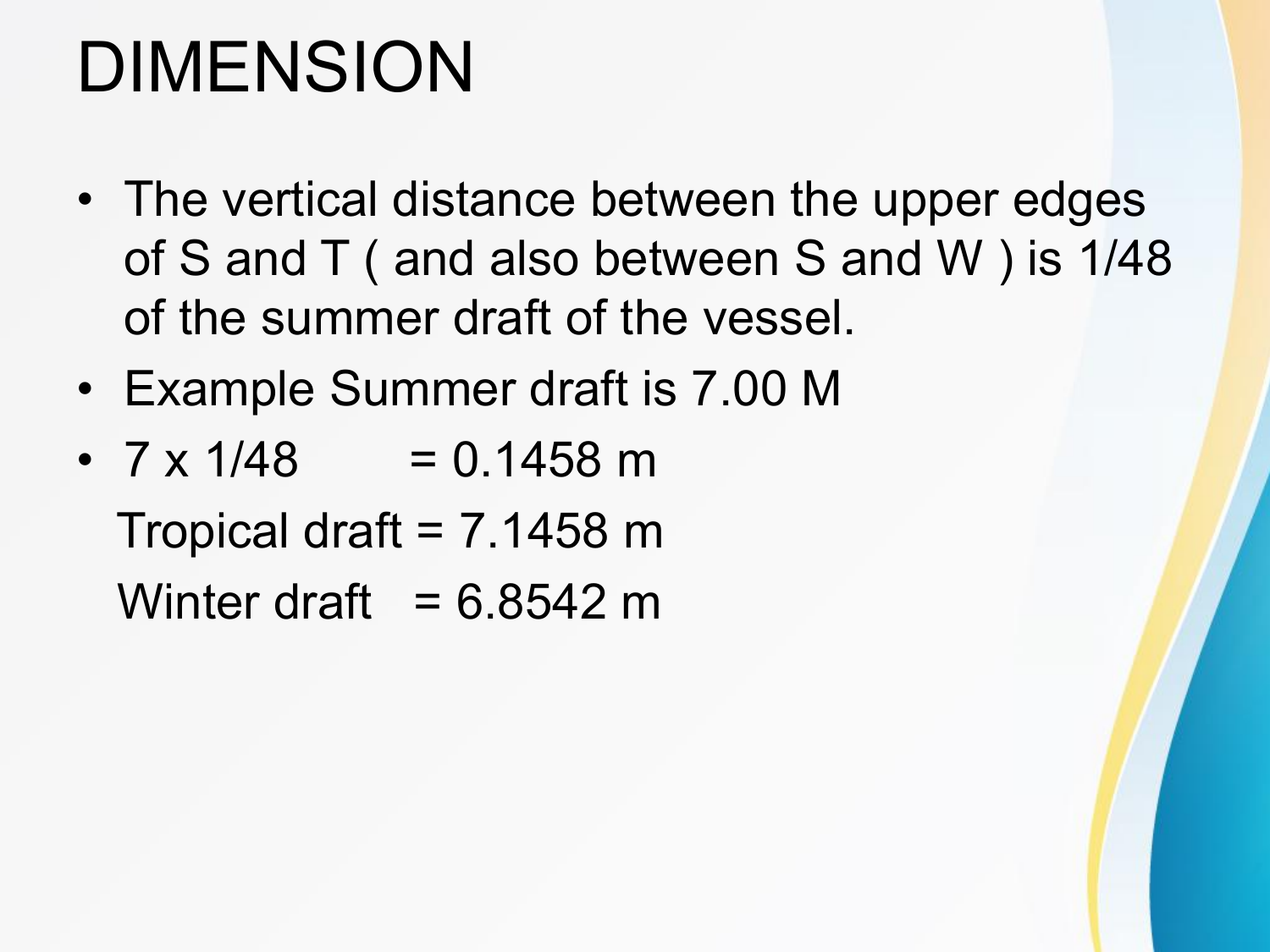### LOADING COMPUTER

- 1. OPEN LOADSTAR ( DOUBLE CLICK )
- 2. MOVE CURSOR TO SELECT CONDITION ( for example Full Load Case SG= 0.7664 Dep) ENTER
- 3. Y ENTER
- 4. INPUT DENSITY ( for example SG: 0.7664 ) ENTER
- 5. DENSITY OF SEA WATER 1.025 OR FW 1.010 ENTER
- 6. TANK CLASS SELECTION CONSIST OF:
	- CONSTANT FUEL OIL
	- DIESEL OIL LUBRICATING OIL
	- FRESH WATER T.C.F.W.T
	- WATER BALLAST CARGO MOVE CURSOR SELECT TANK CLASS CONDITION ONE BY ONE AND THEN INPUT ENTER CLICK F3 FUNCTION GO BACK TO TANK CLASS SELECTION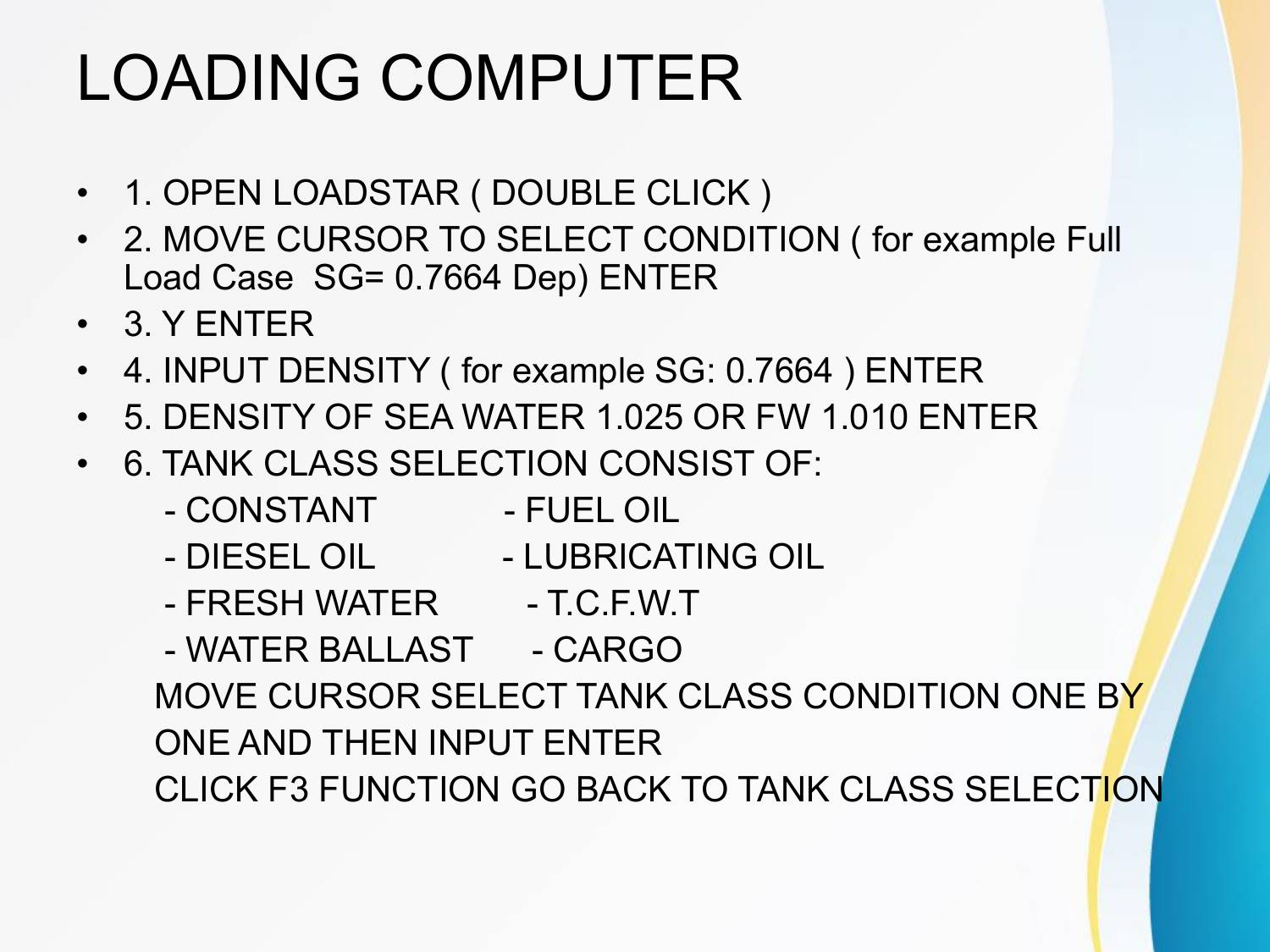### LOADING COMPUTER

- FUNCTION SELECTION:
- F1 : CONDITION SELECT
- F2 : DENSITY OF SEA WATER / FRESH WATER
- F3 : TANK CLASS
- F4 : TANK CLASS FRESH WATER
- F5 : RESULT OF TRIM CALCULATION
- F6 : RESULT OF TRIM CALCULATION
- F7 : RESULT OF LONGITUDINAL STRENGTH CALCULATION (AT OCEAN / AT HARBOR )
- F8 : RESULT OF LONGITUDINAL STRENGTH CALCULATION
- F11: RESULT OF STABILITY CALCULATION (
	- - IMO A.749 (18) CHAPTER 3.1
- - IMO A.749 (18) CHAPTER 3.2
- - MINIMUM GOM
- PRINT RESULT ENTER Y / N